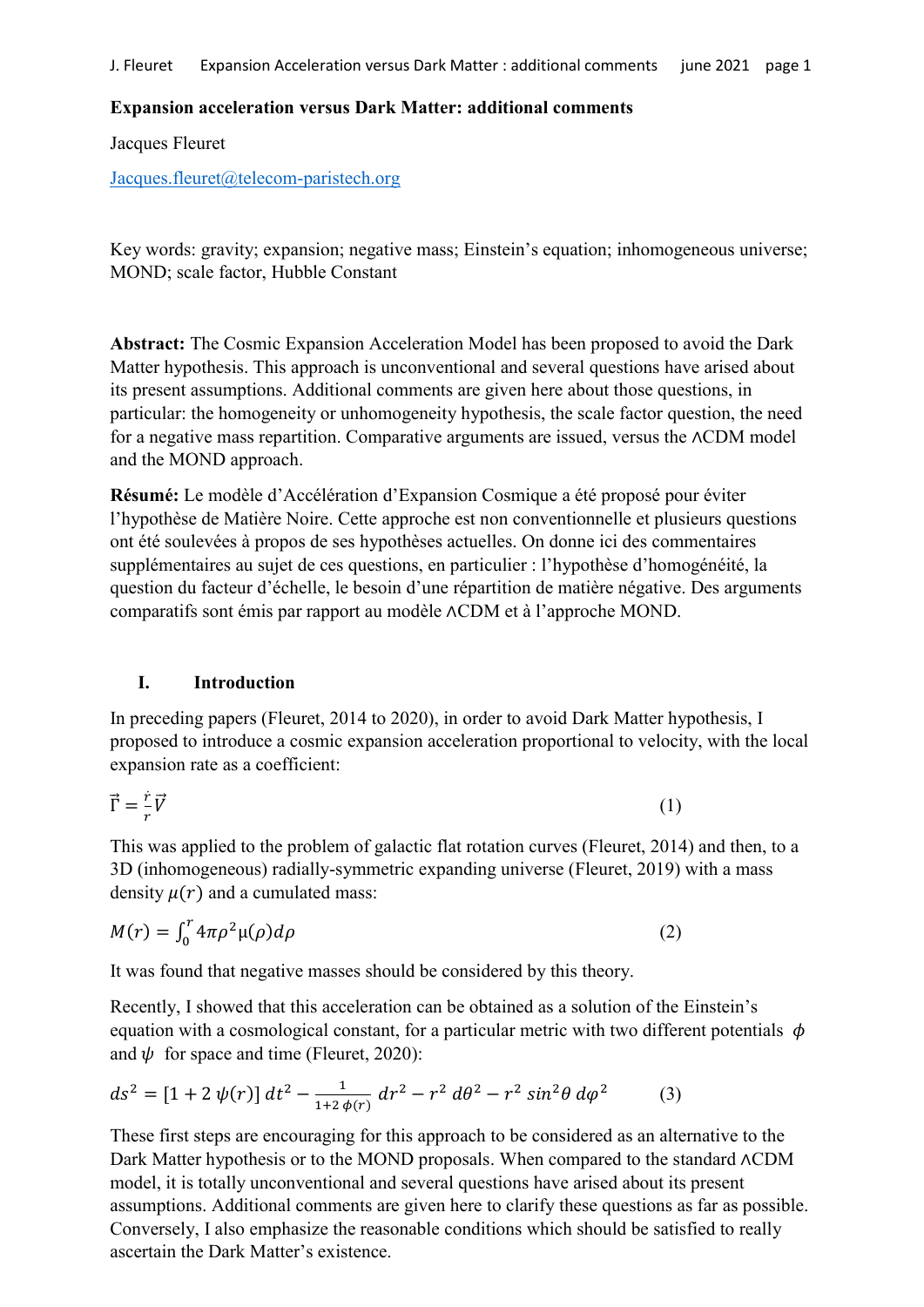# II. The question of the Universe homogeneity or unhomogeneity

It is commonly admitted that an isotropic universe is observed from where we are, and that it should be homogeneous everywhere, due to the idea that we should not have any particular position in this universe. Furthermore, the homogeneity hypothesis really simplifies our computations.

But can it be really stated for certain that the observed universe is isotropic?

And, is it certain that the anthropic principle necessarily implies a totally homogeneous universe or even a quasi-homogeneous universe as it is often proposed?

About the first question, it must be noticed that our present knowledge of the "universe" is extremely limited! In spite of all our efforts to draw star mapping databases, it will represent a so minute information when compared to the total number of stars to be observed! Furthermore, the degree of homogeneity obviously depends on the scale of observation. As instances, the common observation of a starry night on one side and the recent images of large structures in the universe on the other side reveal obvious and distinct anisotropies and unhomogeneities. At what scale should the universe be isotropic and homogeneous? In which spectral range? Could we only define an "isotropy or homogeneity degree" taking in consideration the spatial and spectral resolutions of our measurements, our error margins, the statistical validity of such measurements based on so minute observed samples? Not even to mention the unobservable part of the universe…

About the second question, the whole history of astronomical observations has revealed surprisingly diverse situations, deploying an exuberant richness, far away from a "like this everywhere" representation. Is it not possible that – without having any privileged position – we could not force the universe to be seen the same everywhere?

Shouldn't we be more careful in our assertions, avoiding to abuse our good intentions (the anthropic principle) to dictate to the universe what it should be? Just like this ("smart") animal that eats only bananas and - knowing that she is not privileged - necessarily concludes that all other species also exclusively feed on bananas?

Finally, the homogeneous hypothesis appears not to be so an obvious choice. And the unhomogeneous hypothesis, not to be an a priori forbidden one.

Concerning the radial symmetry assumption, I agree it is just a simplified theoretical situation, when compared to the probably more complex reality: it must be considered as a very first step towards a future more realistic representation.

# III. The question of the scale factor

Up to now, my model does not include a time-dependent scale factor. Space is not supposed to "expand in time by himself". Nevertheless, the far-away galaxy redshifts are described by their "direct" movement with respect to the observer. The absence of a scale factor would not mean a comeback to "Newton-like" absolute space and time: as long as a solution of Einstein's equation is dealt with, spacetime does remain relative and not absolute.

Incidentally, gravitational waves could be produced without a scale factor: a sufficiently significant local movement will generate propagating disturbances, from close to close. Formulating this effect without a scale factor would perhaps offer an experimental test to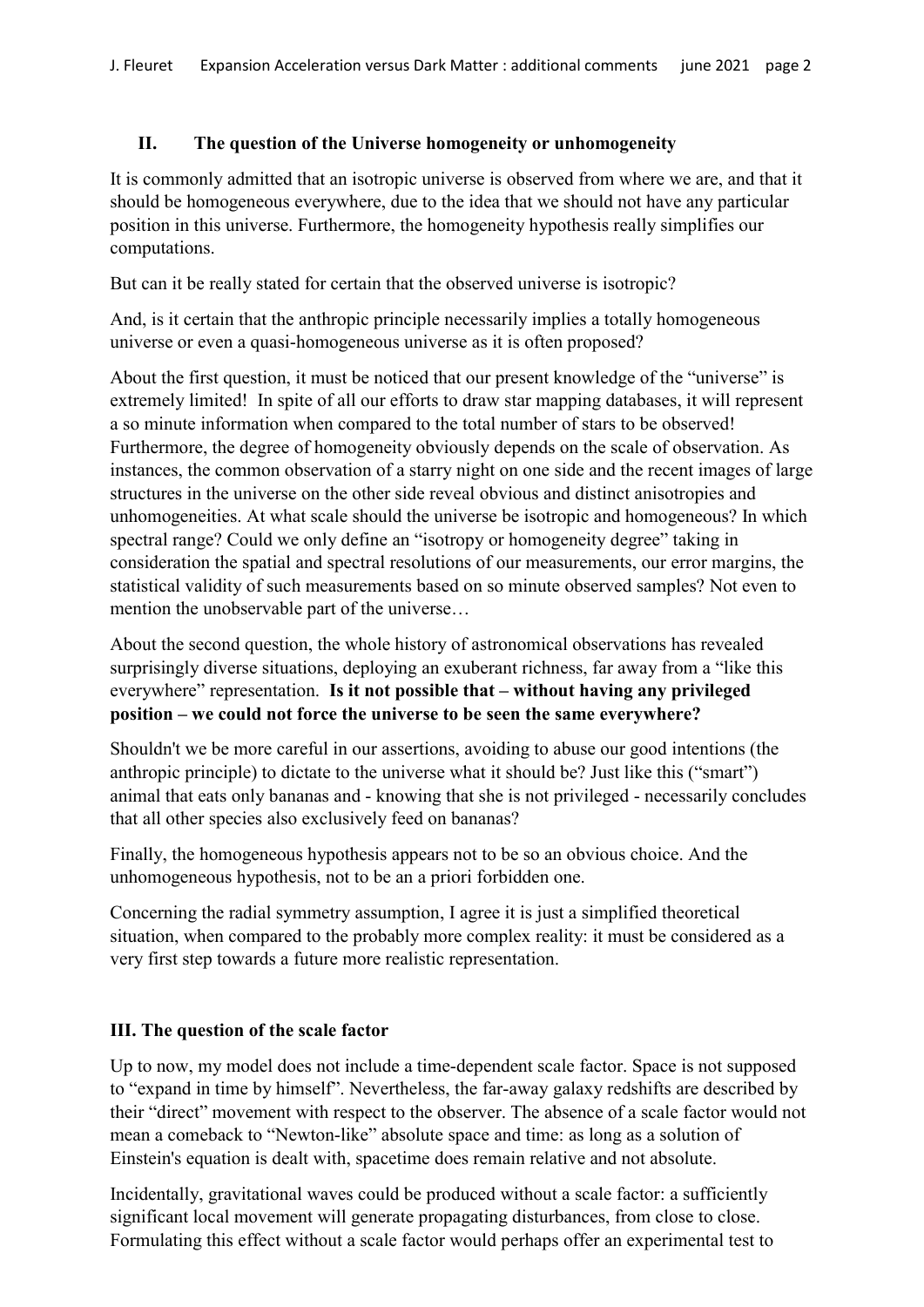distinguish the two approaches (with or without scale factor), depending on the shape of the received signal.

### IV. The controversy about the measurements of the Hubble Constant

The present official cosmological model is based on two hypotheses: homogeneity and scale factor. It results into non coherent values for the Hubble "Constant". Does not it mean that the basic hypotheses should be reconsidered?

### V. Expansion acceleration versus MOND

In MOND theory, the radial acceleration of a circular movement is supposed to be modified, through a threshold procedure. This radial modification is equivalent to an additional attractive acceleration: this can be thought of as due to a positive additional ("dark") matter.

Concerning the expansion acceleration theory, a positive (repulsive) radial acceleration is added. In this case, I have demonstrated that the lateral part of the expansion acceleration does imply a constant lateral velocity. This is not dependent on an arbitrary threshold and is not limited to a circular movement. Conversely, the radial (expansive) acceleration is equivalent to an additional negative matter.

### VI. Expansion Acceleration and negative mass repartition

For the study of a 3D radially symmetric space with a mass density  $\mu(r)$  in a Newtonian approach (Fleuret, 2019), the obtained dynamics was given by eq. *[18]*:

$$
\dot{r}^2 = -w_0^2 + H^2 r^2 - 2G r^2 \int \frac{M(\rho)}{\rho^4} d\rho
$$
 [18]

where  $w_0^2$  is the square magnitude of the constant transverse velocity.

(the notation *[number]* will indicate the eq. number, as numbered in ref. Fleuret, 2019)

This was applied to the two cases of exponential expansion and accelerated expansion, and the needed mass densities were computed in both cases.

It was found that the cosmic expansion acceleration was equivalent to a precise negative mass repartition, acting as a Newtonian (anti-) gravity; and the corresponding density  $\widehat{\mu(\rho)}$  and cumulative mass  $\widehat{M(r)}$  were computed.

For this purpose, the Laplace formulae was written to identify the Newtonian potential and the expansion potential.

But in fact, it is important to note that only the radial part of the expansion acceleration can be thought of as generated by negative masses.

In (Fleuret, 2019), the total potential was computed, giving:

$$
d\Phi = \left[ -\frac{w_0^2 + r^2}{r} + \frac{GM(r)}{r^2} \right] dr \tag{20}
$$

But it was erroneous to deduce the negative masses from the complete first term on the righthand side (which includes the  $w_0^2$  term for the transverse work, which should not be there).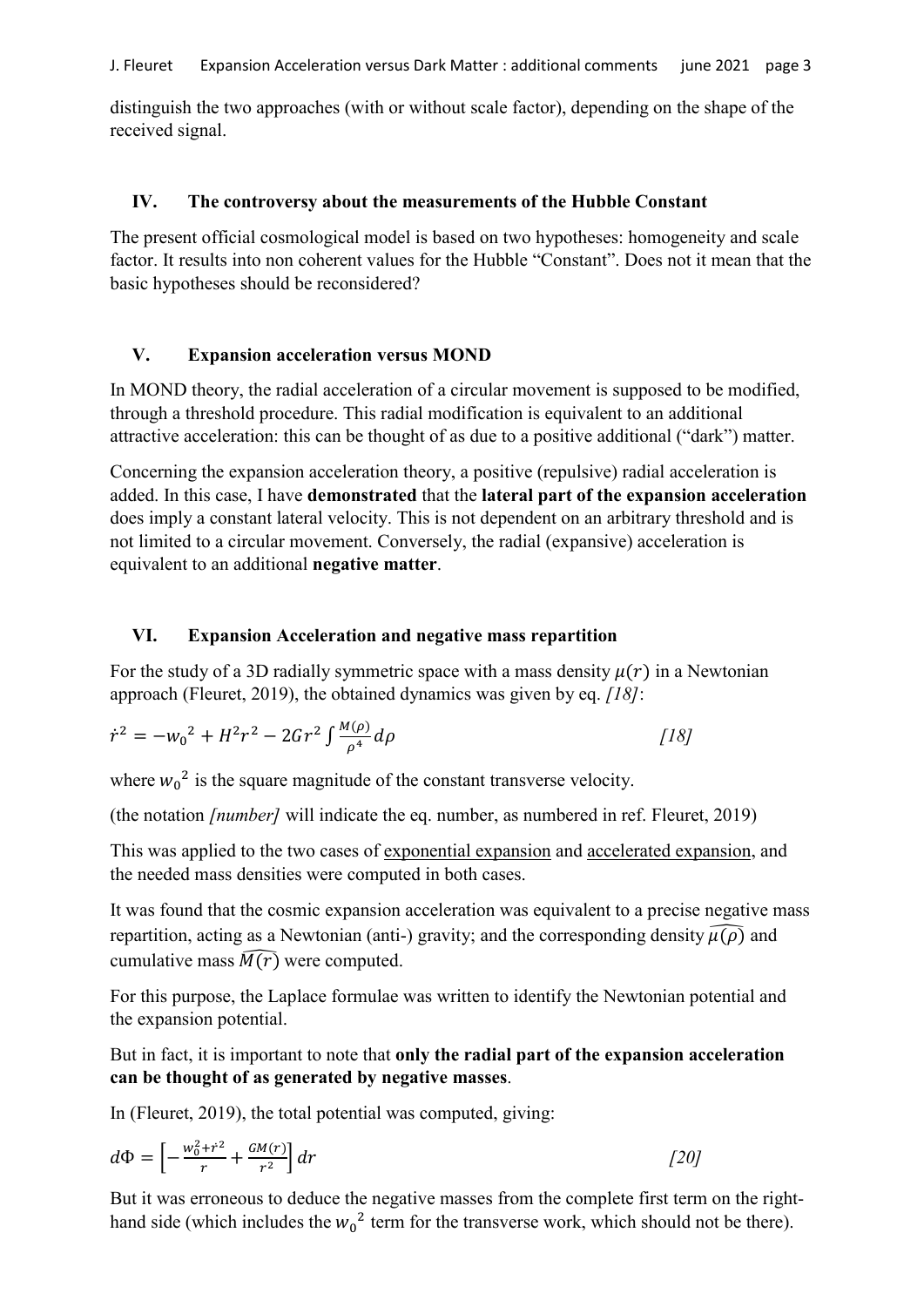Incidentally, the negative masses can be directly and equivalently obtained by the following radial equation:

$$
-\frac{G\widehat{M(r)}}{r^2} = \frac{\dot{r}^2}{r}
$$
 (4)

Where the radial expansion acceleration (r. h. s.) is considered as a repulsive quasi-Newtonian acceleration (l. h. s.).

Here are the resulting consequences:

For the case of an exponentially expanding universe where  $\dot{r} = Hr$ *[32]*

The negative density becomes:  $\hat{\mu} = -\frac{3H^2}{4\pi G} = -2\mu_c$  [38]

And from *[18]* and *[32]*, the positive masses are in agreement with the paper:

$$
GM = w_0^2 r \quad [34]
$$
  

$$
4\pi G\mu = \frac{w_0^2}{r^2} \quad (eq. [31] \& [35])
$$

In this case, we still observe an excess of negative masses for large r. But for small r, there is an excess of positive masses, as observed in our surrounding.

In the case of an accelerated universe, characterized by  $\dot{r}^2 = w_1^2 + \gamma_1 r$  [53]

(with 
$$
w_1^2
$$
 close to zero).

We now get from (4) the new equation *[61]*:

$$
\hat{\mu} = \frac{-2\gamma_1}{4\pi G r} \tag{61}
$$

And from *[18]* and *[53]*, again the positive masses agree with the paper:

$$
GM(r) = \frac{\tau_1}{2}r^2 + (w_0^2 + w_1^2)r
$$
 [56]

$$
4\pi G\mu = \frac{x_1}{r} + \frac{w_0^2 + w_1^2}{r^2} \tag{57}
$$

For large r, the same conclusion is obtained:

$$
\hat{\mu} + \mu \simeq -\mu \tag{62}
$$

#### With an excess of negative masses.

But for small r where expansion is negligible, putting H≃0 and  $\gamma_1 \# r_0 H^2 \approx 0$  [55], we obtain:

 $\hat{\mu}$ #0 and  $4\pi G\mu = \frac{w_0^2}{r^2}$  $r^2$ 

i.e a large excess of positive masses.

To summarize: in both cases, there still is an excess of negative masses for far-away regions. On the contrary, in our surroundings, positive masses predominate.